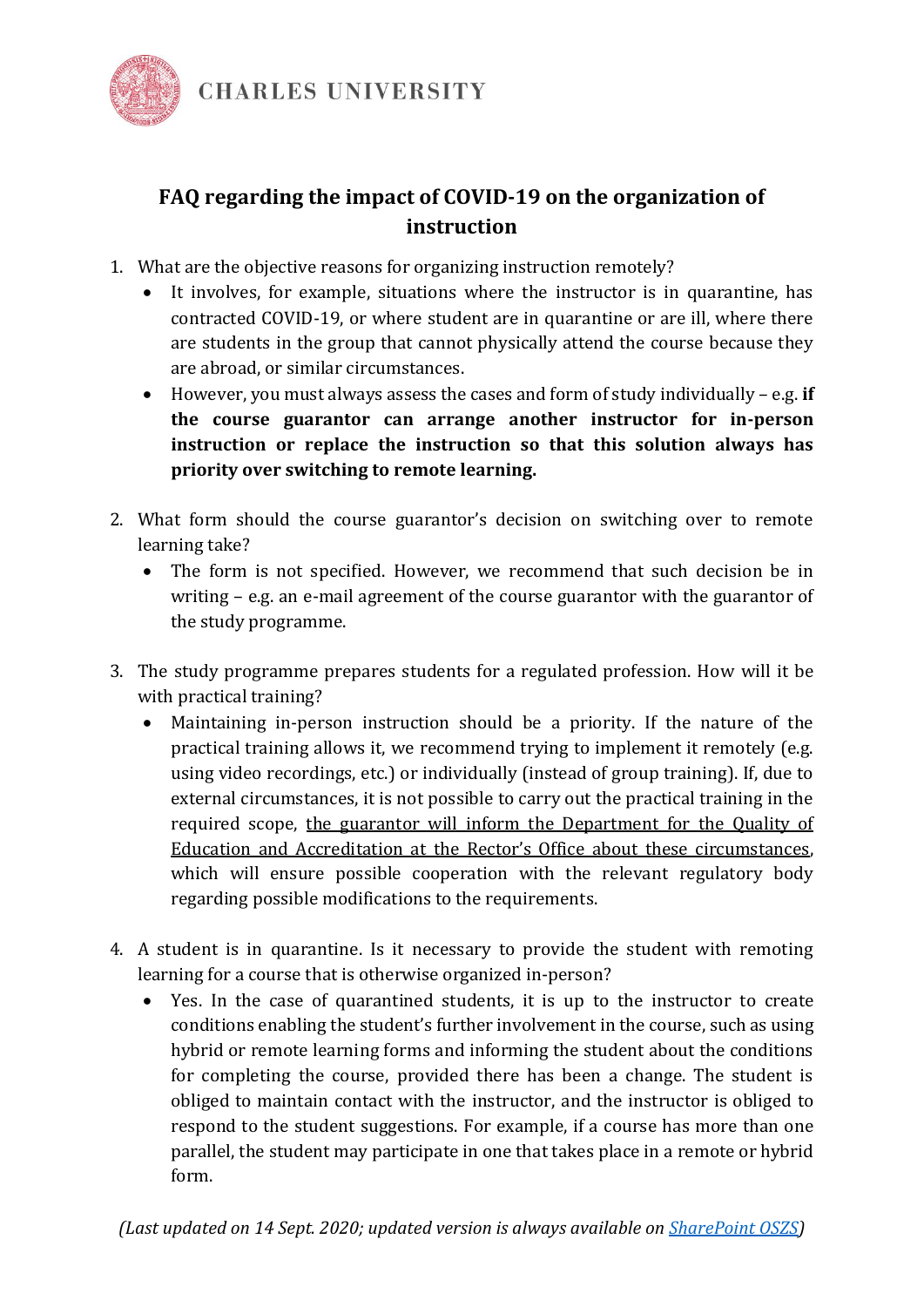

- 5. A student is not physically present in a course due to quarantine. Should you request confirmation of this fact?
	- The faculty does not need to verify this fact. Students could sometimes not always be capable of providing confirmation.
	- In justified cases, confirmation could be requested from the student, but this is a decision of the faculty (or the course guarantor or study programme guarantor).
- 6. The course instructor has returned from quarantine and again starts to teach in person, or a group of students ended quarantine, and they may once again attend the course in person – can you change the established remote form of instruction back to in-person instruction?
	- Yes. This change is possible after consultation with the study programme guarantor. However, you must demonstrably inform students about this fact, including any change in the terms for completing the course. In the case of quarantined students, the remote or hybrid form of instruction must also be maintained. With respect to the requirement of the National Accreditation Bureau to inform about the scope of remote learning, study programme guarantors must inform the Rector's Office of implementing instruction. The guarantor will be asked to provide information via a brief questionnaire in the student information system. The provided information will serve as a basis for informing the National Accreditation Bureau, which will be the responsibility of the Department for the Quality of Education and Accreditation at the Rector's Office.
- 7. From a group of 20 students, 10 are in quarantine. Is this the limit for switching the entire instruction over to remote learning?
	- There is no limit for the proportion of student in quarantine. The decisive factor is the opinion of the responsible person – the instructor – with respect to the nature of the specific course.
- 8. For objective reasons, the position of the study programme guarantor or the field of study guarantor cannot be temporarily suspended (for example due to being ill).
	- If a guarantor is not capable of performing their position, the dean designates the guarantor's replacement for the necessary period of absence.
- 9. Can you still take the state final exam and the thesis defence remotely?
	- State final exams may be organized remotely with the consent of the dean, in accordance with Act no. 188/2020 Sb. only if there are objective external circumstances that do not allow exams to be held in person (e.g. for students who are foreign nationals). Thus, organizing state final exams remotely is exceptional and unique.